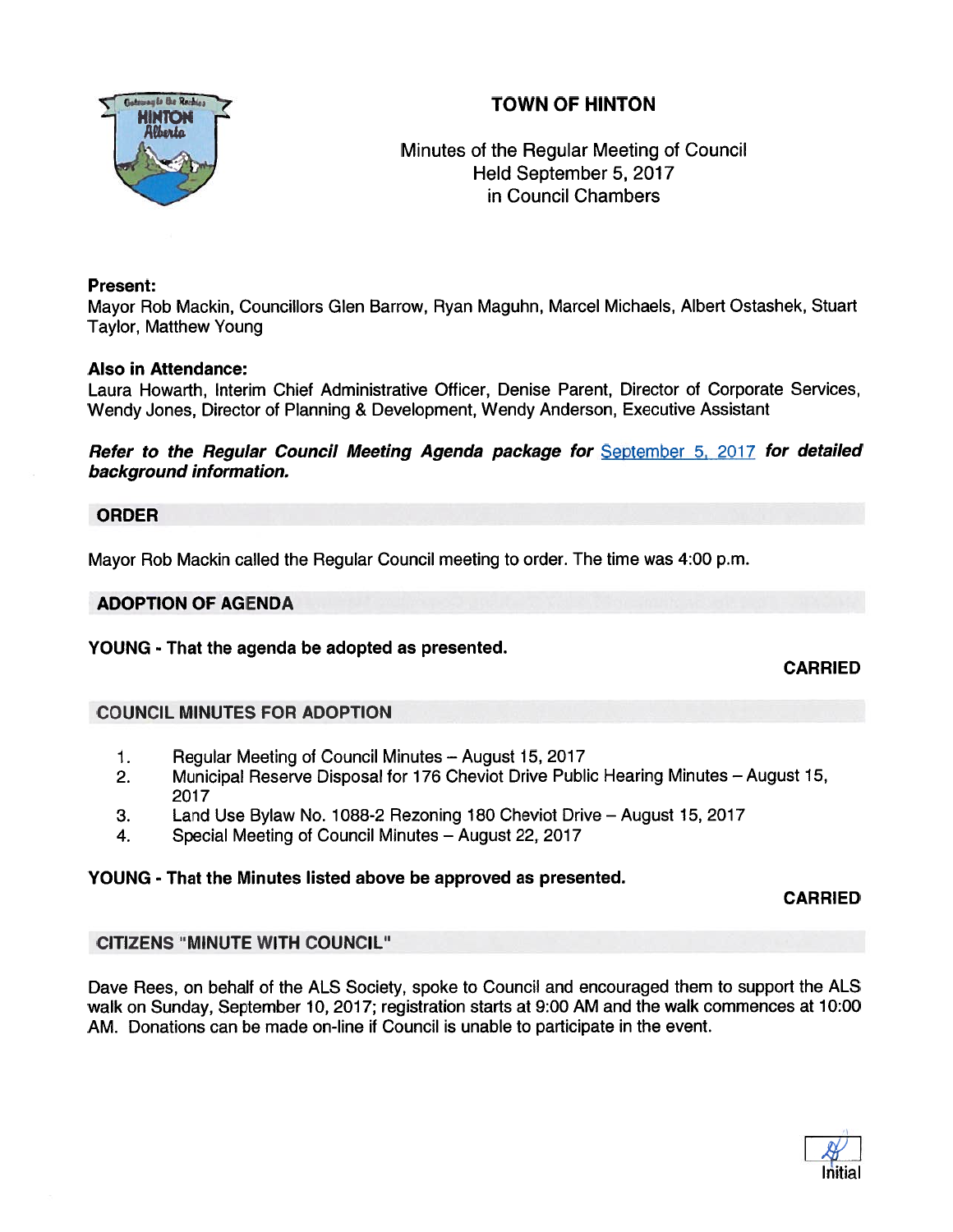## DELEGATIONS AND PRESENTATIONS

#### 1001 Level 2 Professional Fire Qualification Presentations

Fire Chief/Protective Services Manager Todd Martens, Deputy Fire Chief Bryan Hall and Mayor Mackin congratulated Lieutenant Mike MacKinnon and Fire Fighter Dave Rees and awarded them with their certificate for Level 2 Professional Fire Qualification.

Mayor Mackin spoke to Minister Anderson's visit last week and passed on his appreciation for all Hinton Fire Rescue does.

#### PUBLIC HEARINGS

Municipal Development Plan — Bylaw No. 1084

Please refer to the Public Hearing Minutes for Municipal Development Plan — Bylaw No. 1084 dated September 5, 2017.

## ACTION ITEMS

1. End of Term Council Meeting Schedule

MACKIN - That the September 26, 2017 Standing Committee Meeting of Council be Cancelled. CARRIED

TAYLOR - That the October 3, 2017 Regular Meeting of Council be cancelled.

# CARRIED

MICHAELS - That <sup>a</sup> Regular Meeting of Council be scheduled for September 26, 2017 at 4:00 P.M.

CARRIED

2. Municipal Development Plan — Bylaw No. 1084

MAGUHN - That Municipal Development Plan — Bylaw No. 1084 receive Second Reading. CARRIED

OSTASHEK — That Municipal Development Plan — Bylaw No. 1084 receive Third Reading. CARRIED

3. Land Use Bylaw Amendment No. 1088-3 (176 Cheviot Drive)

BARROW - That Land Use Bylaw Amendment No. 1088-3 receive First Reading:

FROM: R-M1 — Low Density Multiple Dwelling Residential District TO: S-PRK — Parks and Recreation District

CARRIED

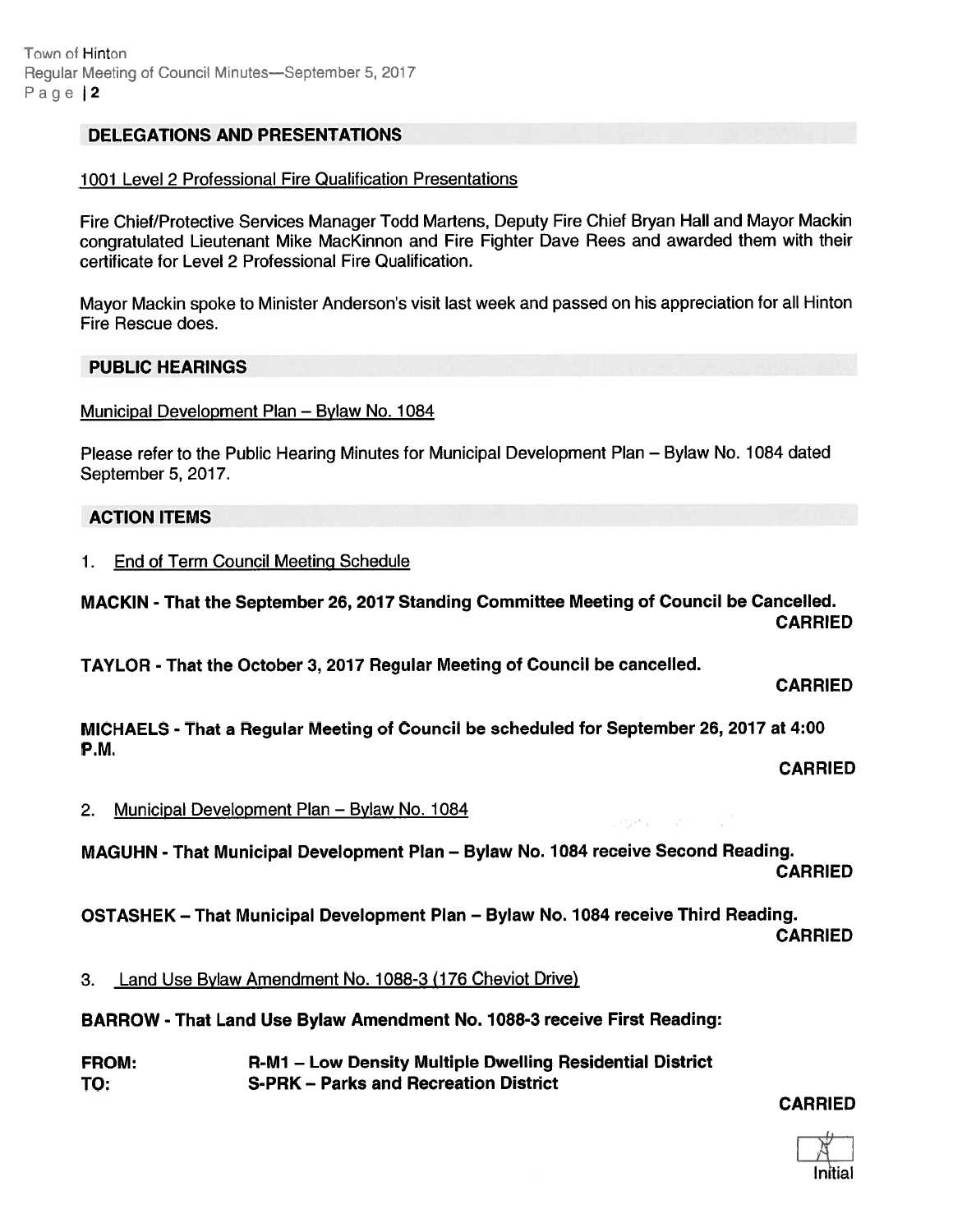Town of Hinton Regular Meeting of Council Minutes—September 5, 2017 Page | 3

## 4. Land Use Bylaw Amendment No. 1088-4 (439 MaKenny Street)

BARROW -That Land Use Bylaw Amendment No. 1088-4 receive First Reading:

FROM: S-COM — Community Services District TO: C-HWY — Highway Commercial District

CARRIED

#### 5. Recreation Centre Strategy Development

#### BARROW - That Council:

- • Direct Administration to advance the Dr. Duncan Murray Recreation Centre Business Case with <sup>a</sup> third iteration that will further evaluate the capital, operating, maintenance and program model by compressing Concept 1. Concept 1 will be compressed to evaluate the:
	- pool design and features;
	- renovation of the existing pool area to identify and model "uses" that develop an integrated facility; and
	- facility program modelling.

Concept 1 will seek to identify <sup>a</sup> budget that is financially viable and attainable from concep<sup>t</sup> to construction and for operational and maintenance for the community of Hinton based on a sustained population of 10,000.

 $\bullet$ Approves <sup>a</sup> not-to-exceed \$100,000 capital budget expense for consulting services to complete the Business Case.

CARRIED

MACKIN — That Council bring forward <sup>a</sup> Master Plan strategy specific to the Recreation Centre identifying all elements with estimated costs and considerations for when to evaluate based on population and needs of the community. That Council approves <sup>a</sup> not-to-exceed \$30,000 capital budget expense for consulting services to complete the long-term Master Plan strategy following the compressed Concept 1 repor<sup>t</sup> finding.

MOTION WITHDRAWN

#### INFORMATION ITEMS

- 1. 2018 Citizen Budget Engagement Tool Overview
- 2. Council Information Package #1, and 2 September 5, 2017

# MAGUHN - That Council Information Package #1, and #2, for September 5, 2017 be accepted for information.

#### CARRIED

A Proclamation for September 2017 being Prostate Cancer month was read by Mayor Mackin.